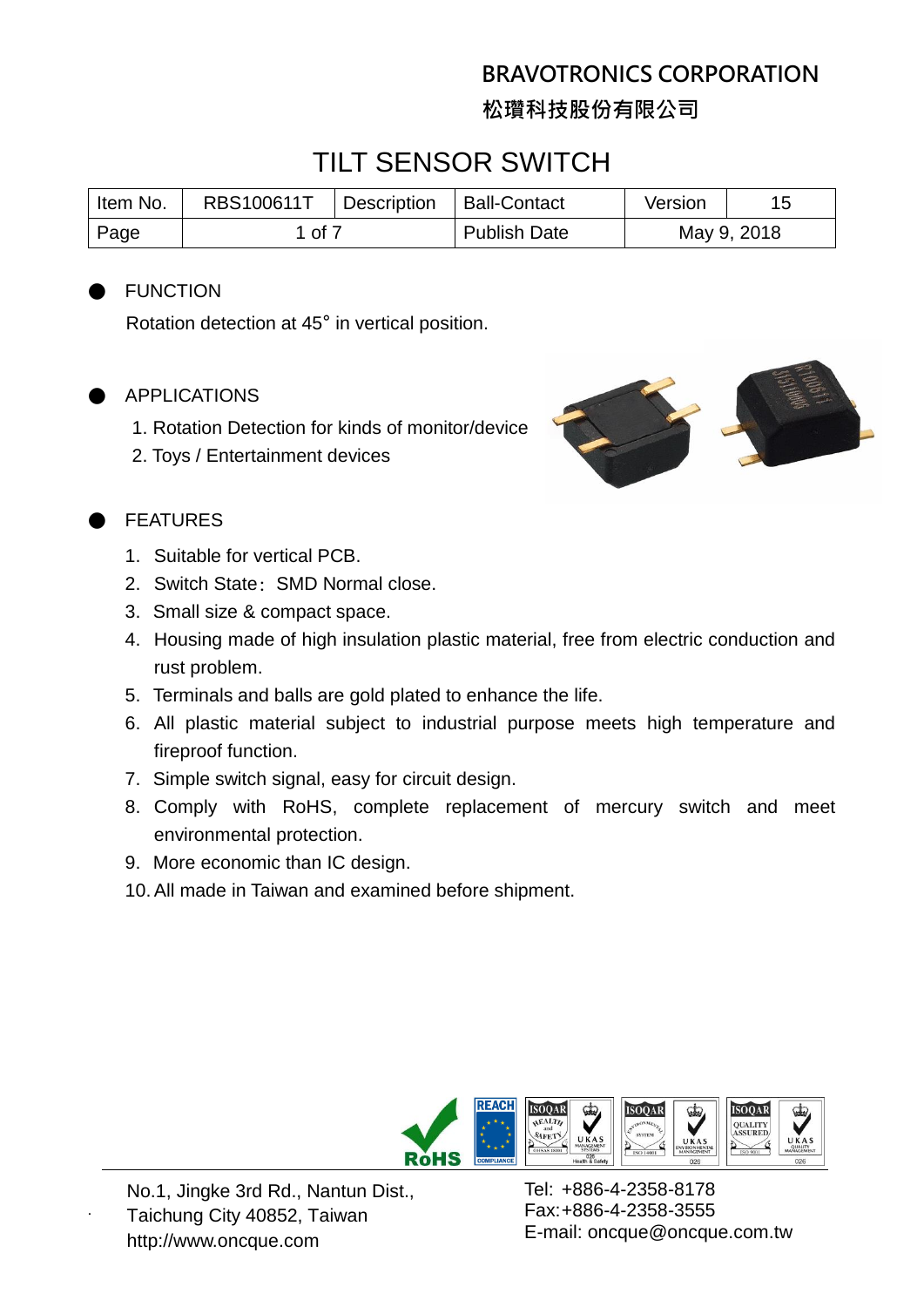**松瓚科技股份有限公司**

## TILT SENSOR SWITCH

| I Item No. | RBS100611T | <sup>1</sup> Description | Ball-Contact        | Version     |  |
|------------|------------|--------------------------|---------------------|-------------|--|
| Page       | 2 of 7     |                          | <b>Publish Date</b> | May 9, 2018 |  |

#### **PATENTS**

- 1. Taiwan Patent No. I 239025
- 2. Taiwan Patent No. I 261280
- 3. Taiwan Patent No. M 455971
- 4. Taiwan Patent No. I 505313
- 5. U.S.A. Patent No. US 7,045,724 B1
- 6. U.S.A. Patent No. US 7,473,857 B2
- 7. U.S.A. Patent No. US 8,969,747 B2
- 8. China Patent No. ZL 200410091589.7
- 9. China Patent No. ZL 200610078234.3
- 10. China Patent No. ZL 201220661492.5
- 11. China Patent No. ZL 201210510604.1



No.1, Jingke 3rd Rd., Nantun Dist., Taichung City 40852, Taiwan http://www.oncque.com

.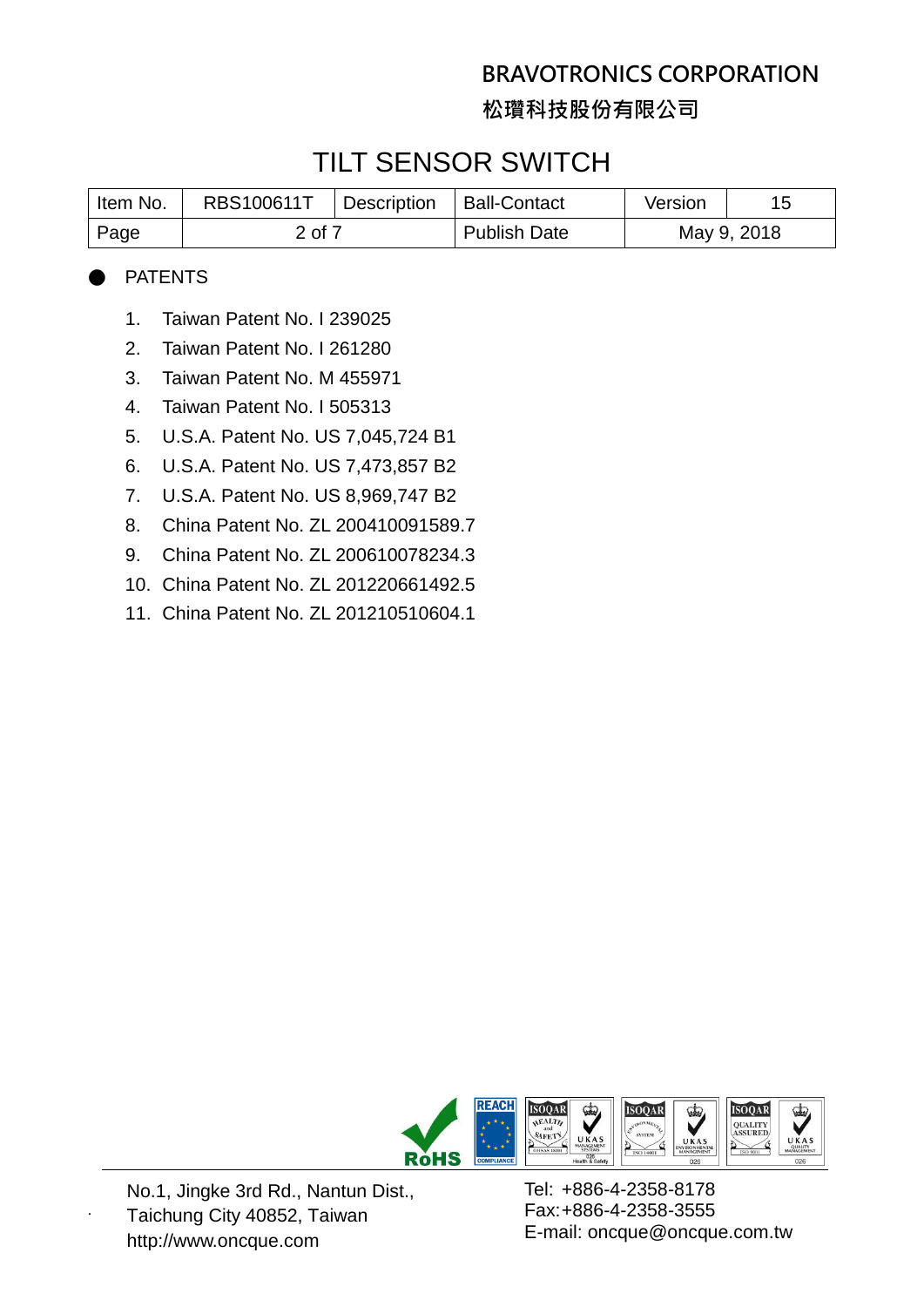**松瓚科技股份有限公司**

## TILT SENSOR SWITCH

| I Item No. | RBS100611T | <sup>1</sup> Description | <b>Ball-Contact</b> | Version     |  |
|------------|------------|--------------------------|---------------------|-------------|--|
| ⊩ Page     | 3 of 7     |                          | <b>Publish Date</b> | May 9, 2018 |  |

DIMENSIONS / OPERATION / P.C.B. LAYOUT (Unit: mm, Tolerance: ±0.25mm)

Fig. 1





No.1, Jingke 3rd Rd., Nantun Dist., Taichung City 40852, Taiwan http://www.oncque.com

.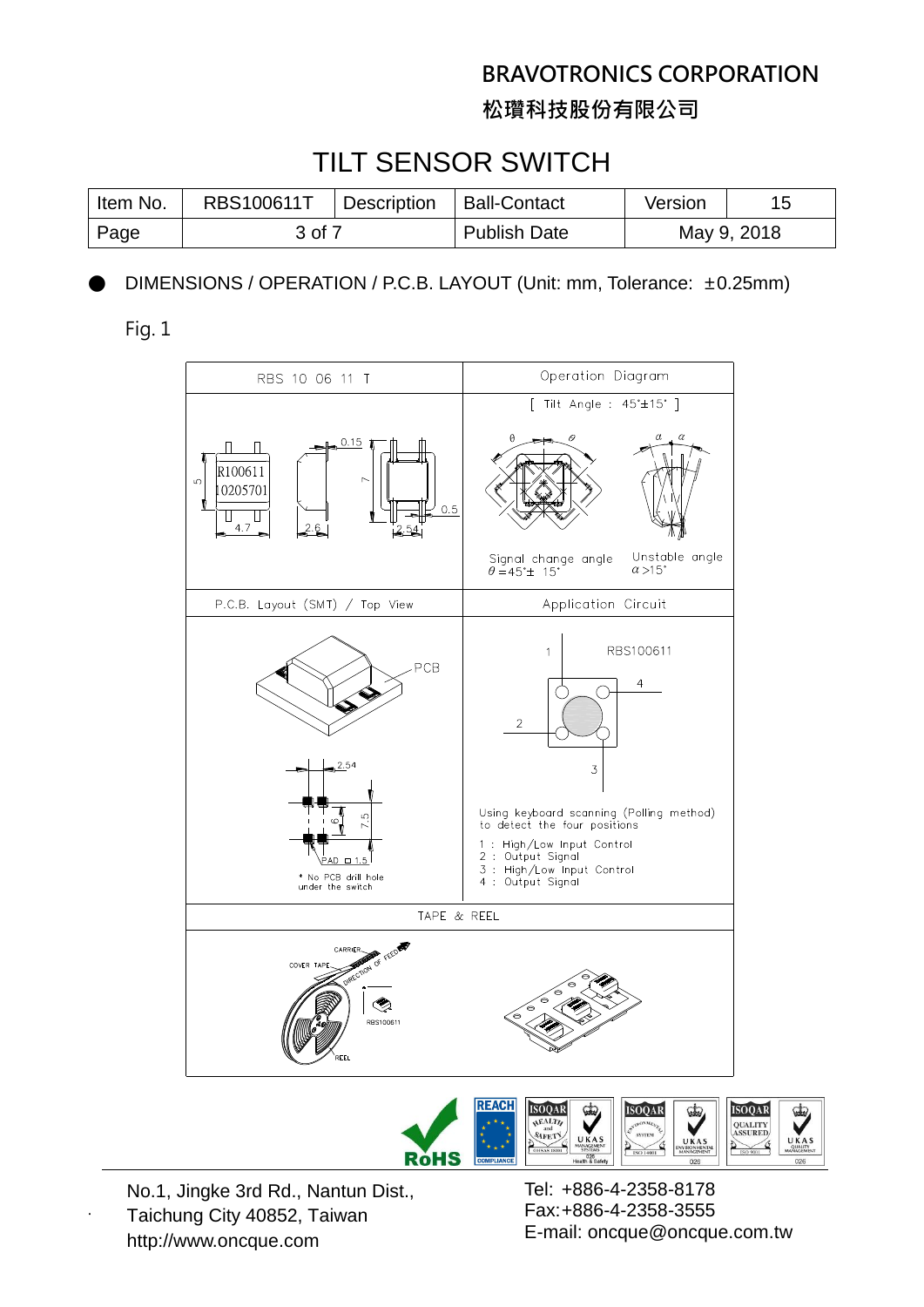**松瓚科技股份有限公司**

# TILT SENSOR SWITCH

| ltem No. | RBS100611T | <b>Description</b> | <b>Ball-Contact</b> | Version     |  |
|----------|------------|--------------------|---------------------|-------------|--|
| Page     | 4 of 7     |                    | <b>Publish Date</b> | May 9, 2018 |  |

**Current/Voltage Suggested** 

| Input Current (mA) | Operating Voltage (V) | Condition |
|--------------------|-----------------------|-----------|
| 1.0                | $5 - 12$              | $- -$     |

### **ELECTRICAL CHARACTERISTICS**

|    | <b>Contact Rating</b>        | 10 mA, 5VDC                  |
|----|------------------------------|------------------------------|
| 2. | <b>Contact Resistance</b>    | $50 \Omega$ max.             |
| 3. | <b>Operation Diagram</b>     | Refer to Fig. 1              |
| 4. | <b>Insulation Resistance</b> | 50 $M\Omega$ min. At 100 VDC |
| 5. | <b>Dielectric Strength</b>   | 50 VDC min. For 1 minute     |
| 6. | Capacitance                  | 5 pF max                     |
| 7. | <b>Conductive Rate</b>       | 85% min.                     |



No.1, Jingke 3rd Rd., Nantun Dist., Taichung City 40852, Taiwan http://www.oncque.com

.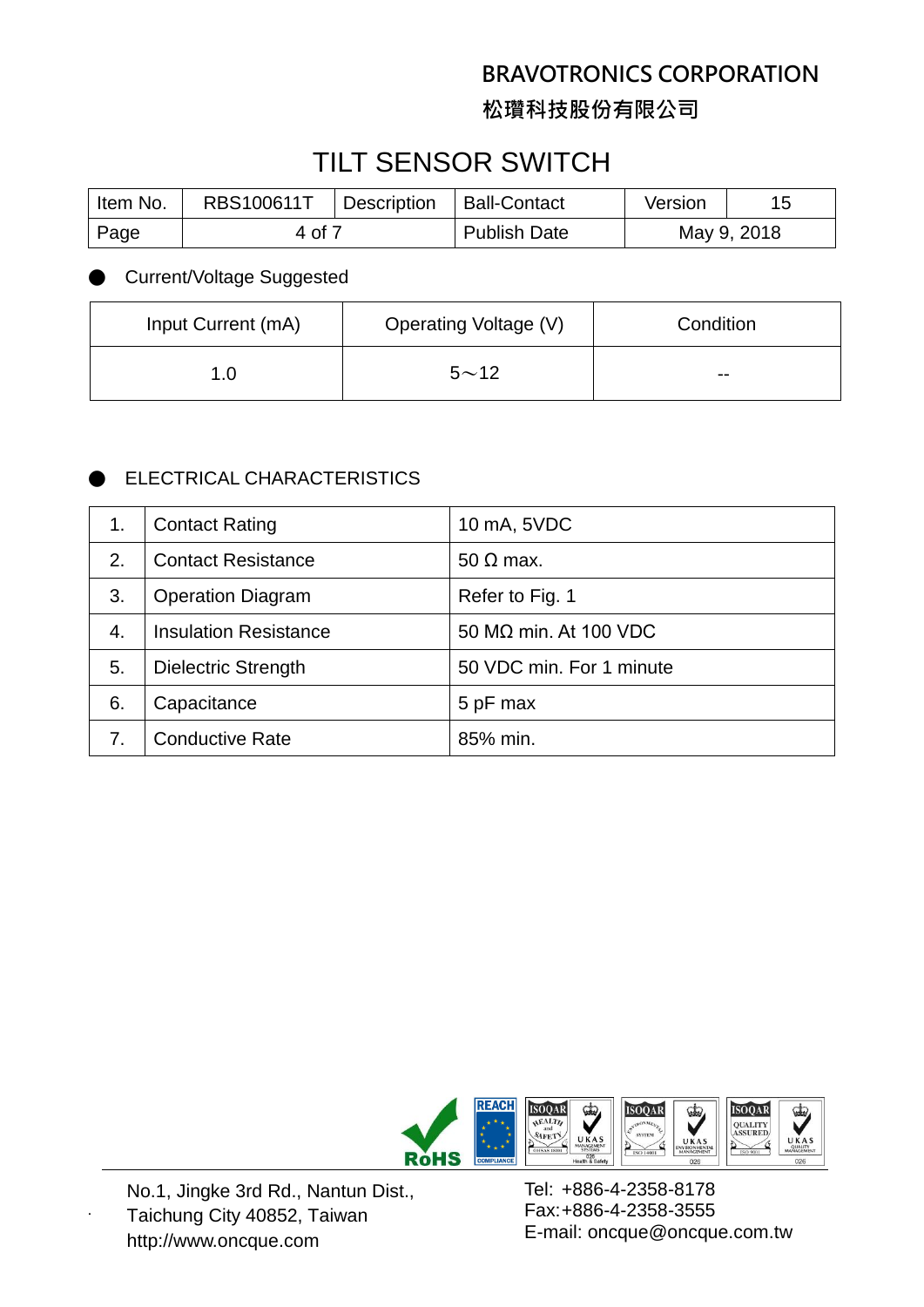**松瓚科技股份有限公司**

## TILT SENSOR SWITCH

| Item No. | RBS100611T | <b>Description</b> | <b>Ball-Contact</b> | Version     |  |
|----------|------------|--------------------|---------------------|-------------|--|
| Page     | 5 of 7     |                    | <b>Publish Date</b> | May 9, 2018 |  |

#### RELIABLE TEST ITEMS

Reliable Test for RBS100611T

|                | <b>Test Item</b>             | Contents                           |
|----------------|------------------------------|------------------------------------|
|                | <b>Operating Temperature</b> | $-25^{\circ}$ C ~ 85 $^{\circ}$ C  |
| $\overline{2}$ | <b>Storage Temperature</b>   | $-40^{\circ}$ C ~ 85 $^{\circ}$ C  |
| 3              | <b>Humidity</b>              | 40 °C / 95 %RH                     |
| 4              | <b>Mechanical Life</b>       | 2 Hz horizontal<br>1,000,000 times |
| 5              | <b>Electrical Life</b>       | 100,000 times                      |

#### **SOLDERING CONDITION**

Following soldering conditions are for reference only, please use soldering information that solder paste manufacturer recommends.

| Condition                         |                          |                       |                                                          |             |
|-----------------------------------|--------------------------|-----------------------|----------------------------------------------------------|-------------|
| Suitable<br>Production<br>Process | Soldering<br>Temperature | <b>Soldering Time</b> | Wattage of<br><b>Manual Soldering</b>                    | <b>Type</b> |
| <b>Manual Soldering</b>           | $300 \pm 5^{\circ}$ C    | < 3 seconds max.      | 30W or<br>Temperature-<br>controlled manual<br>soldering | <b>SMD</b>  |



No.1, Jingke 3rd Rd., Nantun Dist., Taichung City 40852, Taiwan http://www.oncque.com

.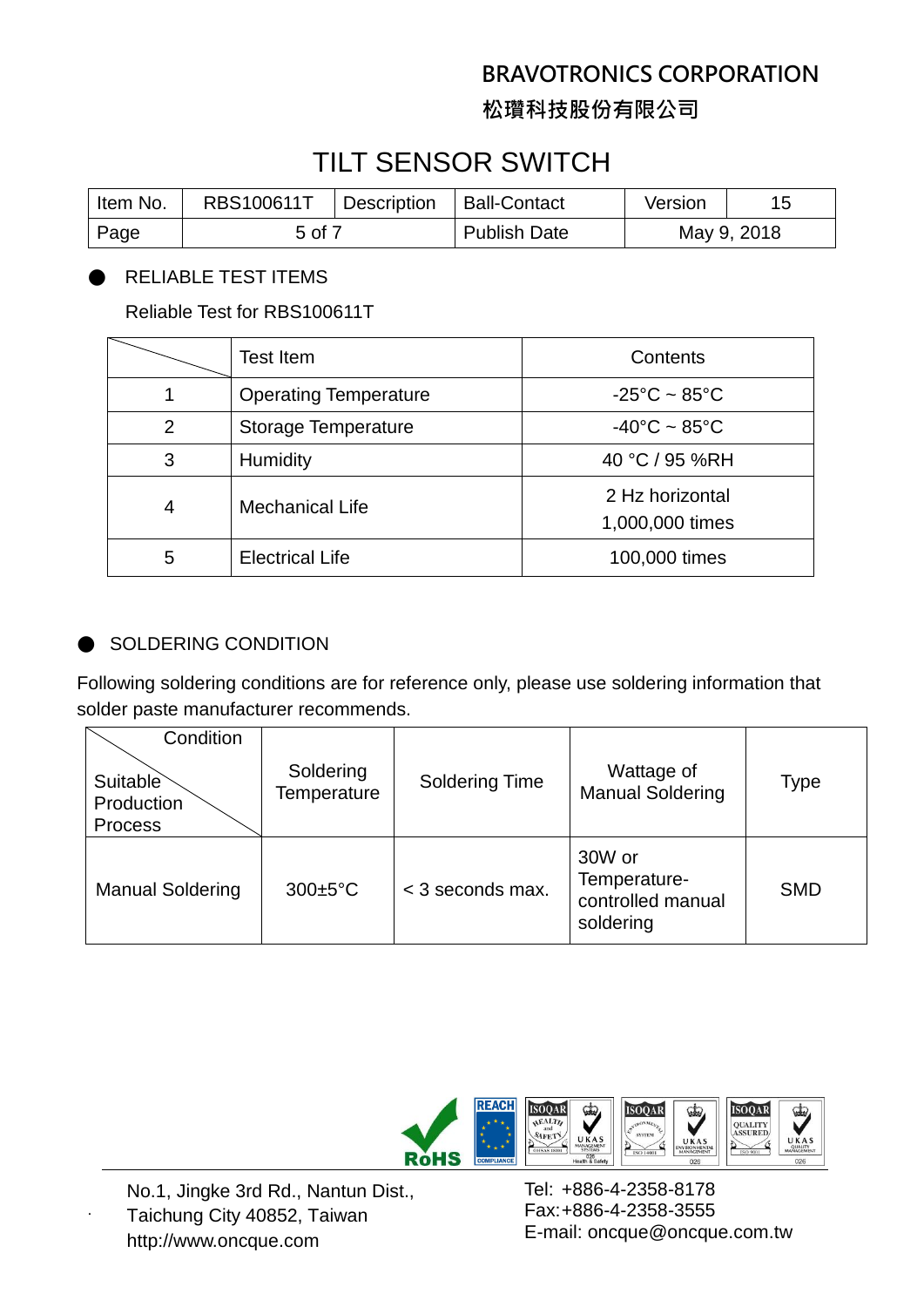**松瓚科技股份有限公司**

# TILT SENSOR SWITCH

| I Item No. | RBS100611T | Description | <b>Ball-Contact</b> | Version     |  |
|------------|------------|-------------|---------------------|-------------|--|
| Page       | 6 of 7     |             | <b>Publish Date</b> | May 9, 2018 |  |

**PACKAGE** 

|  | Parts No.  | Package     | Quantity  | <b>Total Quantity</b> | Dimension(mm)    |
|--|------------|-------------|-----------|-----------------------|------------------|
|  |            | Tape & Reel | 2,500 pcs | 2,500 pcs             | $\phi$ 330*12.5H |
|  | RBS100611T | Inner box   | 2 Reels   | 5,000 pcs             | 355L*340W*68H    |
|  |            | Carton      | 4 Boxes   | 20,000 pcs            | 373L*358W*309H   |

**※** Package shown as below for reference.











No.1, Jingke 3rd Rd., Nantun Dist., Taichung City 40852, Taiwan http://www.oncque.com

.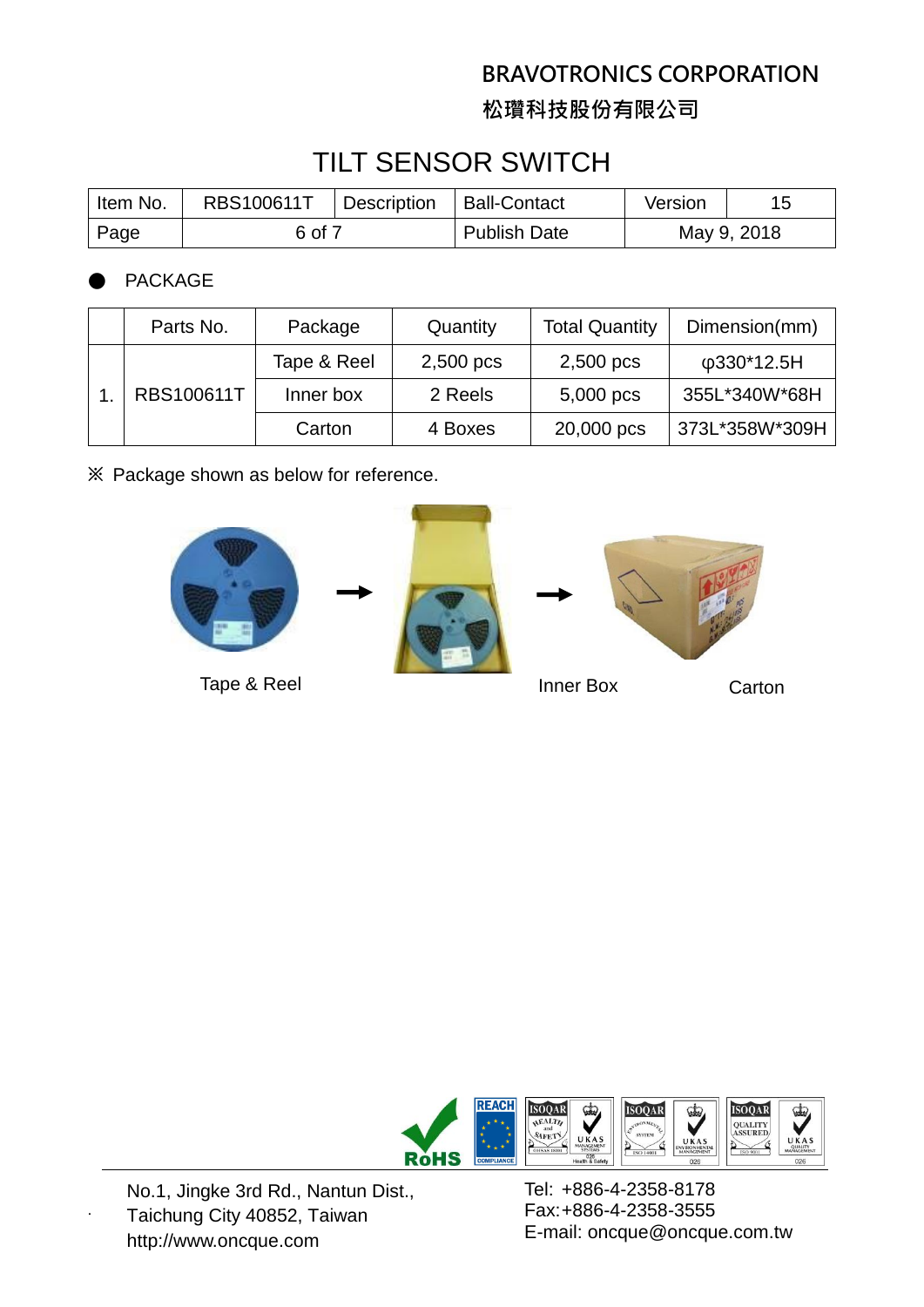## **BRAVOTRONICS CORPORATION 松瓚科技股份有限公司**

## TILT SENSOR SWITCH

| Item No. | RBS100611T | Description | Ball-Contact        | Version     |  |
|----------|------------|-------------|---------------------|-------------|--|
| Page     | 7 of 7     |             | <b>Publish Date</b> | May 9, 2018 |  |

### **NOTES**

- 1. Suggestion for usage: For vibration usage or application, we suggest to add hysteresis for IC; if vibration is heavy, optical type of sensor switch is recommended.
- 2. For the continued product improvement as one of the company policy, specifications may change or update without notice. The latest information can be obtained through our sales offices. Normally, all products are supplied under our standard conditions.
- 3. If buyer's products will stay in power supply for a long time which needs very high stability, optical sensor switch is strongly recommended.

### PRECAUTIONS FOR USE

- 1. If the products are intended to be used for other endurance equipment requiring higher safety and reliability such as life support system, space and aviation devices, disaster and safety system, it's necessary to make verification of conformity or contact us for the details before using.
- 2. Don't try to clean the switch with a solvent or similar substance after the soldering process.
- 3. Use water-soluble flux may damage the switch.
- 4. Please follow the soldering instruction accordingly, otherwise might lead to defective.
- 5. Do not use switch in the environment of high humidity, because such an environment may cause the leakage current between the terminals.
- 6. Please do not exceed the rated load as there will be a risk of disabling the product function.
- 7. In the circuit, switch should not be near or directly connected with the magnetic component solder joints (for example: relays, transformers, etc.).



No.1, Jingke 3rd Rd., Nantun Dist., Taichung City 40852, Taiwan http://www.oncque.com

.